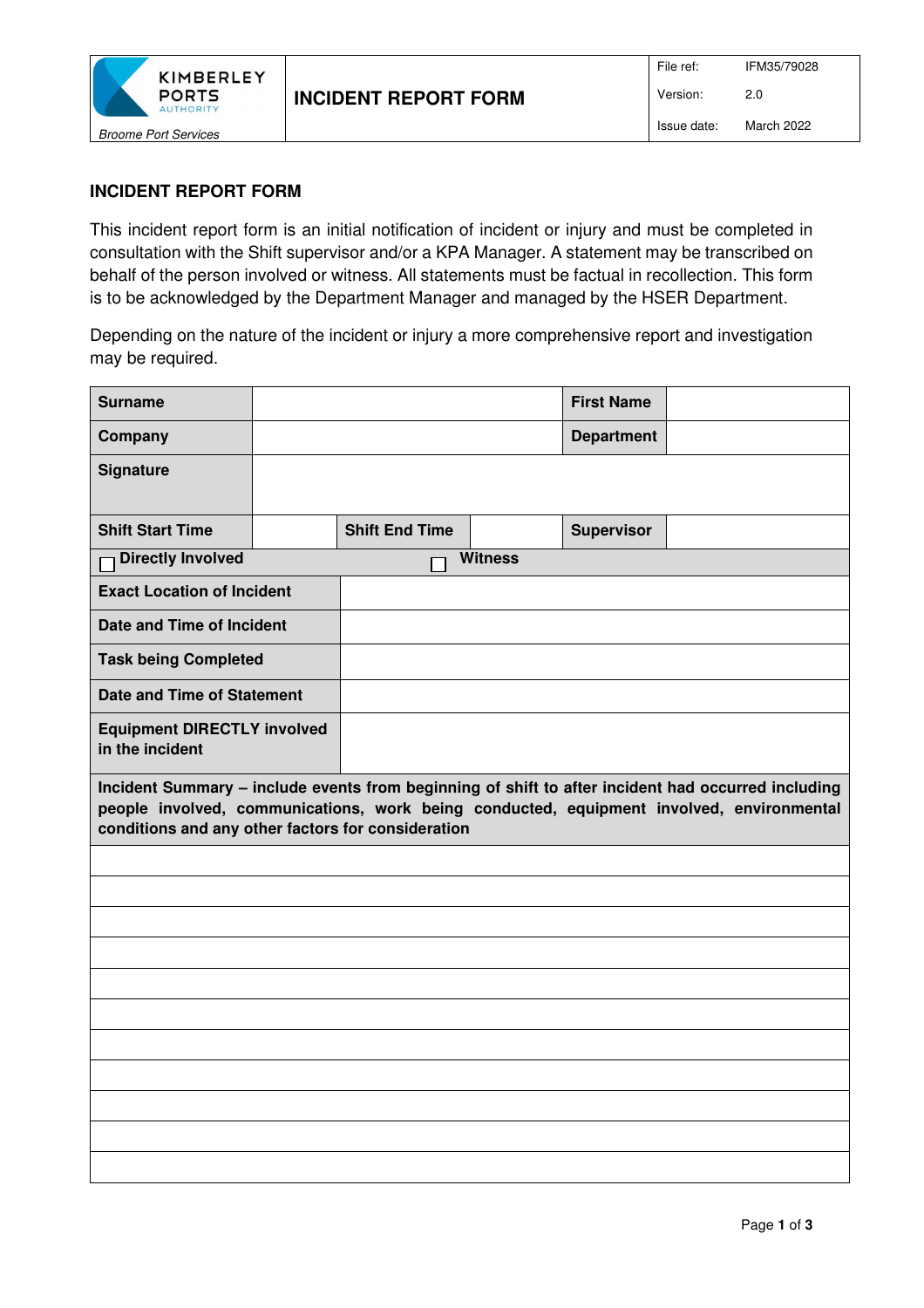

File ref: IFM35/79028

Version: 2.0

Issue date: March 2022

**Persons Involved – Directly or Indirectly Person, Position and Employer Involvement Algebra 2012 11:00 AM Algebra 2013 (e.g. Injured Person, Witness, First Aider) List any work method tasks were being conducted under (work permits, JHA, SWP, Risk Assessment etc.)**